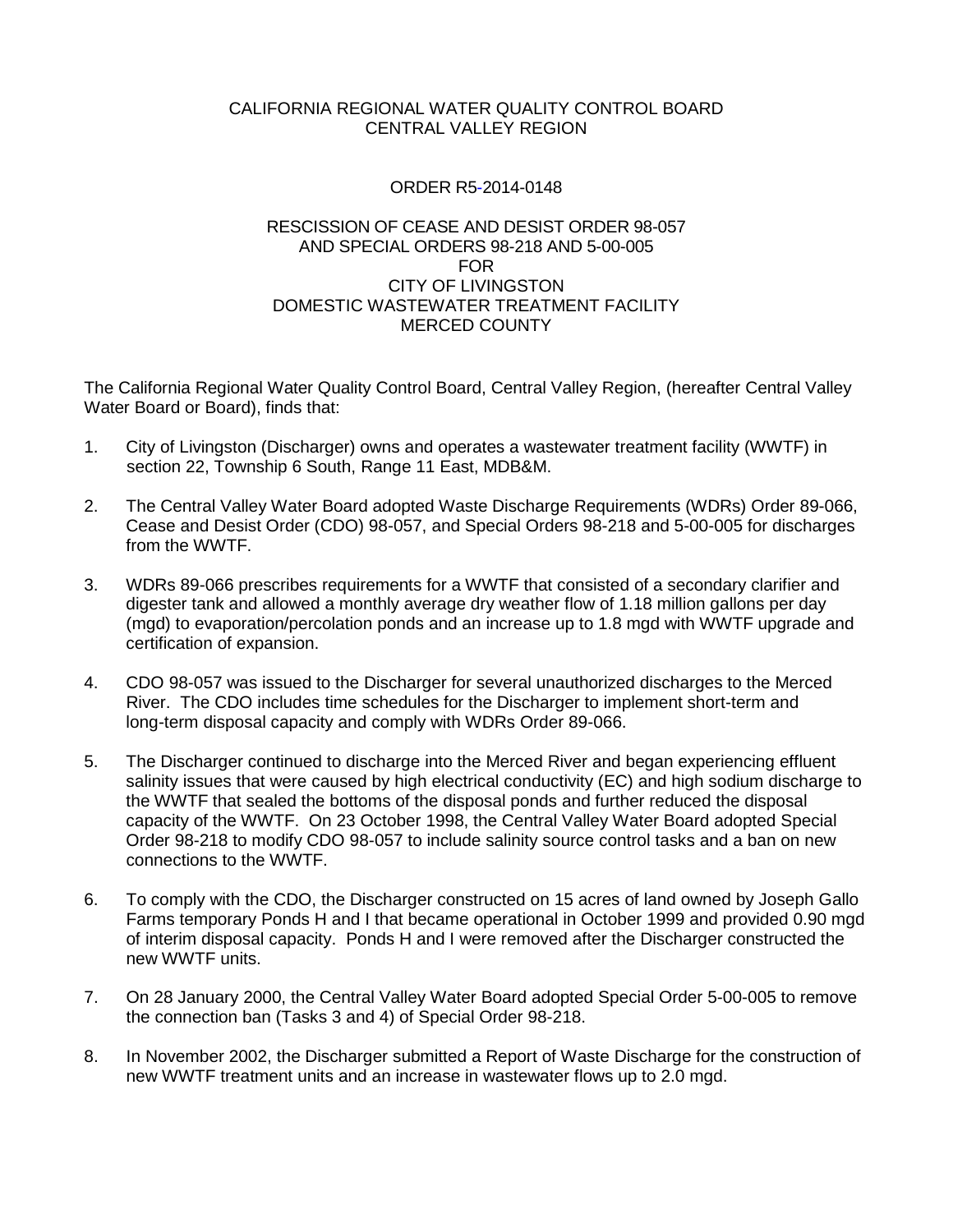- 9. The Discharger adopted Negative Declaration (SCH #2000101074) and filed a Notice of Determination on 18 October 2001 for flow increase up to 2.0 mgd and an upgrade of the WWTF.
- 10. The Discharger constructed the new WWTF units, which and went on-line in 2004. The WWTF consists of a headworks, one oxidation ditch, two secondary clarifiers, two existing scum ponds, four soil cement lined sludge drying beds, a half-acre soil cement sludge holding pad; and Ponds 1 through 6 and Ponds 7 and 8.
- 11. The old primary clarifier and digester tank are no longer used.
- 12. The Discharger stopped using Ponds 1 through 6 in mid-2008 as they are adjacent to the Merced River. Ponds 1 through 3 are above the 100-year floodplain, but Pond 2 has a breeched levee. Ponds 4 through 6 are within the 100-year floodplain. Now Ponds 7 and 8 provide the entire disposal capacity at the WWTF. The Discharger has not discharged to the Merced River since 2008. Pond 7 and Pond 8 each have disposal capacity of 1.0 mgd. The WWTF has a disposal capacity of about 1.0 mgd with either pond 7 or 8 out of service. The City intends to reconfigure Ponds 1 through 3 into two ponds with a 550-foot buffer between the ponds levees and the River. WDRs Order R5-2014-0147 requires the Discharger to complete the reconfiguration or an alternative project that will provide a firm disposal capacity of 2.0 mgd by December 2019 (5 years from the adoption of Order R5-2014-0147).
- 13. In early 2014, Fresenius Medical Care (Fresenius) a facility that manufactured hemodialysis concentrate solution and discharged the high salinity and high sodium wastewater to the WWTF went out of business. The WWTF effluent now has a low EC of 693 umhos/cm (2013 annual average) and sodium concentration of above 100 mg/L (21 July 2014 grab sample). The issues with sodium sealing of the ponds appears to be resolved.
- 14. The Discharger substantially has complied with CDO 98-057 and Special Orders 98-218 and 5-00-005 and these orders should, therefore, be rescinded.
- 15. Issuance of this Order is exempt from the provisions of the California Environmental Quality Act (Public Resources Code section 21000 et seq.), in accordance with California Code of Regulations, Title 14, section 15321(a)(2).
- 16. On 4 December 2014, in Rancho Cordova, California, after notice to the Discharger and all other affected persons, the Central Valley Water Board conducted a public hearing at which evidence was received to consider rescission of Order 98-057.